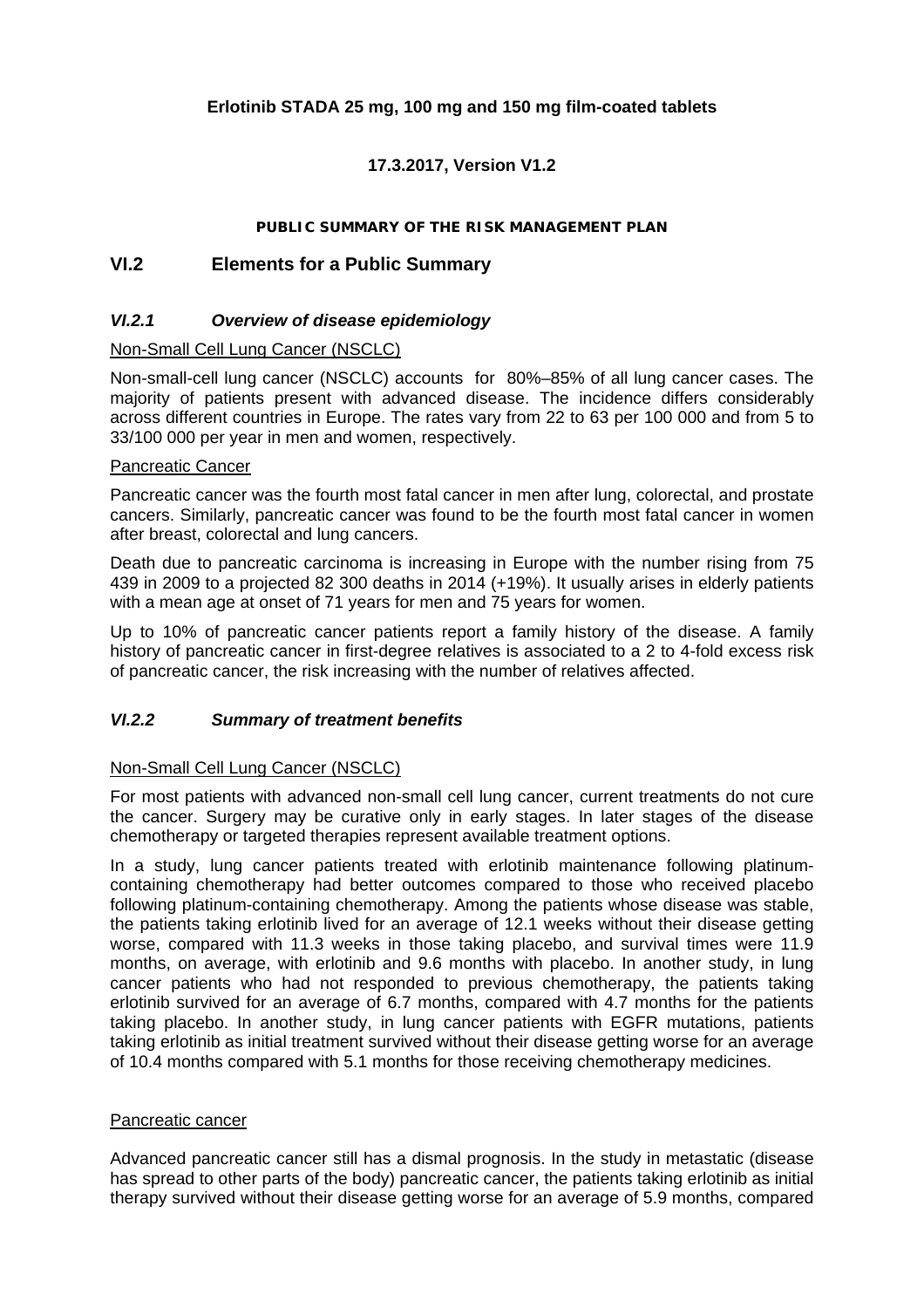with 5.1 months in those taking placebo. However, there was no advantage for patients whose cancer had not spread beyond the pancreas.

#### *VI.2.3 Unknowns relating to treatment benefits*

Erlotinib is not a new, but a well-established drug (more than 10 years in the market). The use is well established with recognised efficacy and acceptable safety. No data is available on erlotinib use in patients with severe hepatic dysfunction and in patients with renal impairment. No data is available on erlotinib use in paediatric population and in pregnant and breast feeding women.

#### *VI.2.4 Summary of safety concerns*

#### **Important identified risks**

| <b>Risk</b>                                                                                          | What is known                                                                                                                                                                                                                                                                                                                                                           | Preventability                                                                                                                                                                                                                             |
|------------------------------------------------------------------------------------------------------|-------------------------------------------------------------------------------------------------------------------------------------------------------------------------------------------------------------------------------------------------------------------------------------------------------------------------------------------------------------------------|--------------------------------------------------------------------------------------------------------------------------------------------------------------------------------------------------------------------------------------------|
| <b>Skin (Cutaneous) Toxicity</b>                                                                     | Skin toxicity most commonly<br>manifests as mild rash. Rash<br>may develop vey commonly<br>patients<br>treated<br>with<br>in<br>erlotinib (very commonly:<br>may affect more than 1 in 10<br>people).                                                                                                                                                                   | Skin toxicity is usually mild<br>treated<br>with<br>simple<br>and<br>topical treatments<br>(topical<br>moisturizers). It might<br>be<br>necessary to change<br>the<br>dose of erlotinib.                                                   |
| Group of disorders<br>characterised by scarring of<br>the lung tissue<br>(Interstitial Lung Disease) | Rare form of lung condition<br>interstitial<br>called<br>lung<br>including<br>disease,<br>cases<br>leading to death, have been<br>reported uncommonly<br>in<br>patients receiving erlotinib<br>for treatment of non-small<br>cell lung cancer (NSCLC),<br>pancreatic cancer or other<br>solid<br>advanced<br>tumors<br>(uncommon: may affect up to<br>1 in 100 people). | If interstitial lung disease is<br>diagnosed, treatment with<br>erlotinib should be stopped<br>and appropriate treatment<br>should<br>be<br>started<br>as<br>necessary.                                                                    |
| Liver (Hepatic) Injury                                                                               | Rare cases of hepatic failure<br>(including cases leading to<br>death) have been reported<br>during use of erlotinib in<br>postmarketing settings (rare:<br>may affect up to 1 in 1 000<br>people).                                                                                                                                                                     | Periodic blood<br>tests<br>to<br>observe<br>changes<br>in<br>liver<br>function<br>should<br>be<br>considered. Dose reduction<br>or interruption of erlotinib<br>dosing should be considered<br>if changes in liver function<br>are severe. |
| (Gastrointestinal) fluid loss<br>due to vomiting and<br>diarrhoea                                    | Diarrhea and vomiting may<br>occur very commonly in<br>patients treated with erlotinib<br>(very common: may affect                                                                                                                                                                                                                                                      | When persistent diarrhea,<br>anorexia,<br>nausea,<br>or<br>vomiting<br>erlotinib<br>occurs,<br>should<br>treatment<br>be                                                                                                                   |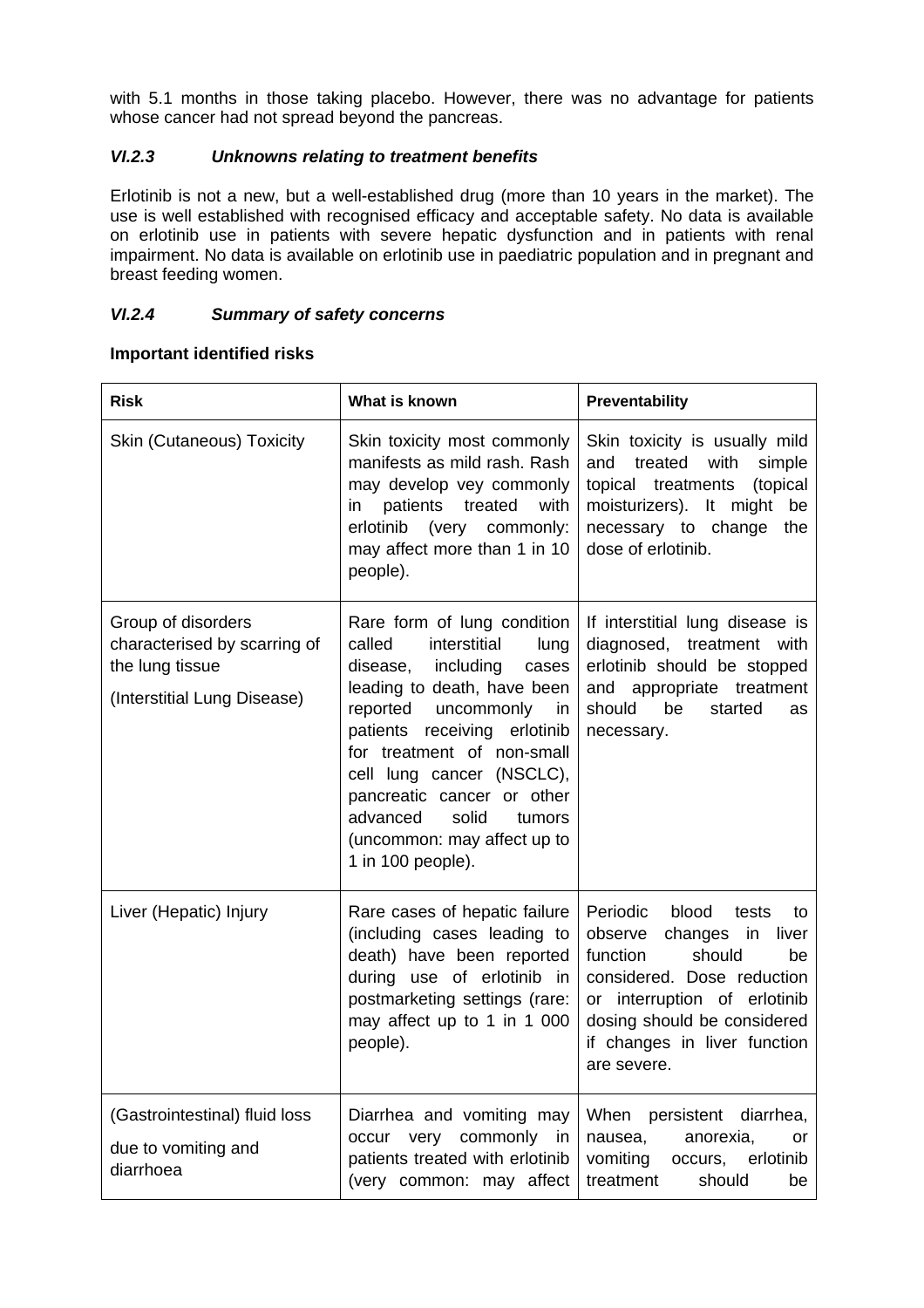|                                                     | more than<br>out of<br>10<br>1<br>people).<br>Persistent<br>and<br>severe<br>diarrhea may lead to low<br>blood<br>potassium<br>and<br>impairment<br>of<br>kidney<br>function, particularly if other<br>chemotherapy<br>treatments<br>are administered at the same<br>time.                                                                                                                       | interrupted and appropriate<br>management steps should<br>taken<br>be<br>to<br>prevent<br>dehydration.<br>Management steps would<br>include decrease in erlotinib<br>dose<br>and<br>anti-motility<br>medication<br>such<br>as<br>loperamide. In addition, renal<br>function<br>and<br>serum<br>electrolytes<br>including<br>potassium<br>should<br>be<br>monitored in patients at risk<br>of dehydration. |
|-----------------------------------------------------|--------------------------------------------------------------------------------------------------------------------------------------------------------------------------------------------------------------------------------------------------------------------------------------------------------------------------------------------------------------------------------------------------|-----------------------------------------------------------------------------------------------------------------------------------------------------------------------------------------------------------------------------------------------------------------------------------------------------------------------------------------------------------------------------------------------------------|
| Hole in intestine<br>(Gastrointestinal perforation) | <b>Patients</b><br>receiving erlotinib<br>increased<br>risk of<br>are at<br>developing<br>gastrointestinal<br>perforation,<br>which<br>was<br>observed<br>uncommonly<br>(including<br>cases<br>some<br>leading<br>to<br>death)<br>(uncommon: may affect up to<br>1 in 100 people). Patients<br>who have prior history of<br>peptic ulcer or diverticular<br>disease<br>are at increased<br>risk. | <b>Patients</b><br>advised<br>are<br>to<br>contact treating physician in<br>case of severe abdominal<br>pain. Erlotinib<br>should<br>be<br>permanently discontinued in<br>patients<br>who<br>develop<br>perforation.<br>gastrointestinal<br>Such patients are treated<br>with intravenous infusions,<br>antibiotics,<br>nasogastric<br>aspiration and bowel rest.                                         |
| Eye problems (Ocular<br>Toxicity)                   | wide<br>A<br>οf<br>range<br>eye<br>problems<br>has<br>been<br>observed.<br><b>These</b><br>ranged<br>from mild (e.g. conjunctivitis<br>or pink eye) to significant in<br>severity (e.g.,<br>corneal<br>ulceration- ulcers involving<br>the front part of the eye) or<br>corneal perforation (damage<br>of front part of the eye).                                                                | Patients who present with<br>acute or worsening redness<br>and<br>pain<br>in<br>the<br>eye,<br>increased<br>watering,<br>eye<br>blurred<br>vision<br>and/or<br>sensitivity to light, should<br>contact their doctor or nurse<br>immediately as they may<br>need urgent treatment.                                                                                                                         |
|                                                     | irritation<br>Eye<br>due<br>to<br>conjunctivitis/keratoconjuncti<br>vitis<br>may develop<br>very<br>commonly and keratitis may<br>develop<br>commonly<br>in<br>patients treated with erlotinib<br>(very common: may affect<br>more than 1 out of 1 0<br>people; common: may affect                                                                                                               |                                                                                                                                                                                                                                                                                                                                                                                                           |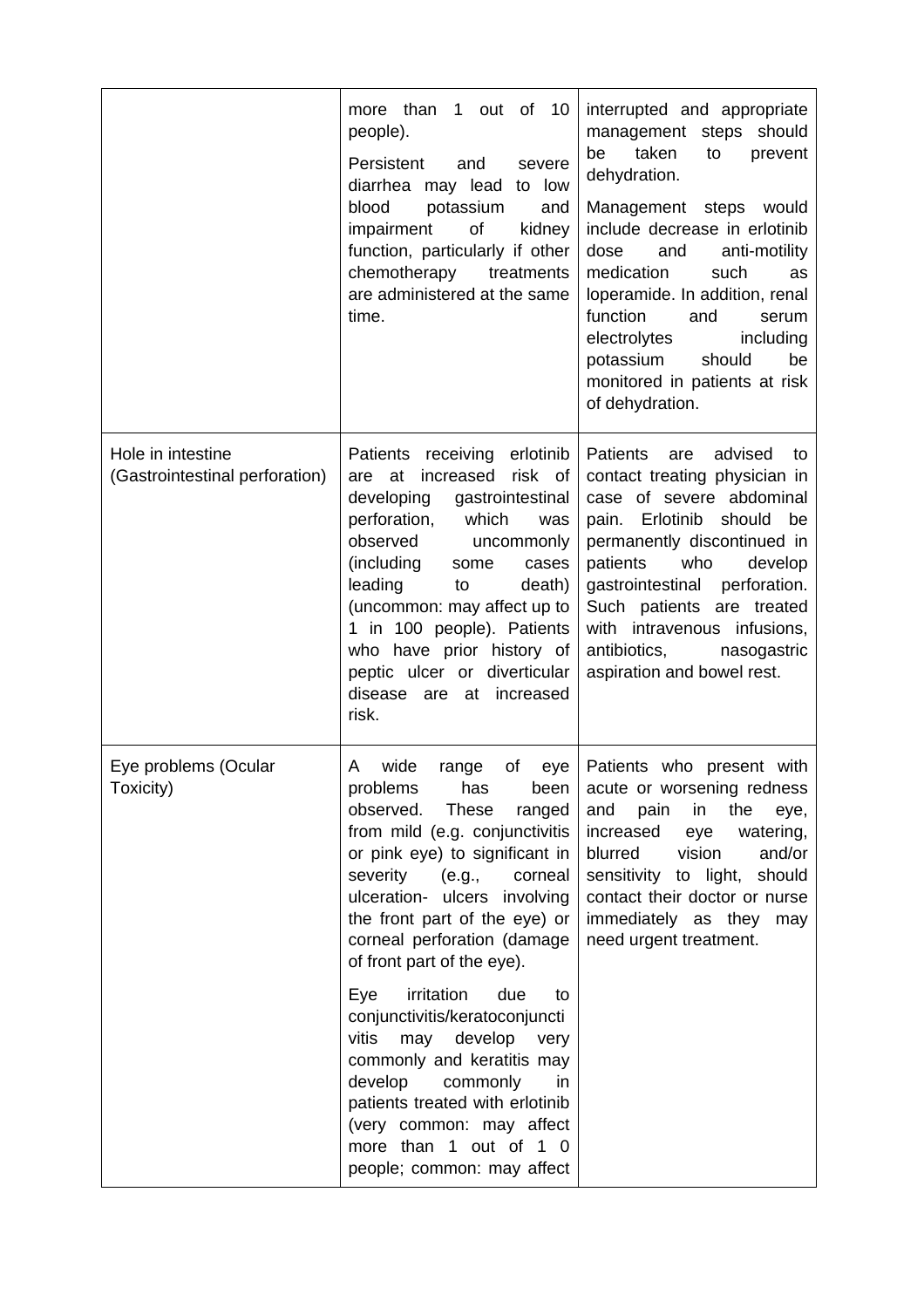|                   | up to 1 in 10 people).                                                                                                                                                                                                                                                                                                                                                                                                                                 |                                                                                                                                                                                                                                                                                           |
|-------------------|--------------------------------------------------------------------------------------------------------------------------------------------------------------------------------------------------------------------------------------------------------------------------------------------------------------------------------------------------------------------------------------------------------------------------------------------------------|-------------------------------------------------------------------------------------------------------------------------------------------------------------------------------------------------------------------------------------------------------------------------------------------|
| Drug interactions | Some drugs (for example<br>antifungals<br>like<br>ketoconazole,<br>protease<br>inhibitors,<br>erythromycin,<br>clarithromycin, phenytoin,<br>carbamazepine, barbiturates,<br>rifampicin, ciprofloxacin, or<br>St. John's Wort), if taken<br>together with erlotinib, may<br>decrease or increase the<br>amount of erlotinib in blood.<br>As a result, the efficacy of<br>erlotinib may be reduced or<br>the side effects of erlotinib<br>may increase. | Patients<br>receiving<br>medication for other health<br>problems<br>may<br>have<br>to<br>change medication or dose<br>(the concentration<br>of the<br>drug) in order to receive<br>erlotinib as well.                                                                                     |
|                   | Some<br>products which<br>change the acidity of the<br>upper digestive tract (for<br>example<br>antacids,<br>omeprazole, or ranitidine), if<br>taken together with erlotinib,<br>may decrease the amount of<br>erlotinib in blood.<br>Smoking<br>results<br><i>in</i><br>a                                                                                                                                                                             | lf<br>the use of<br>antacids<br>omeprazole, or ranitidine is<br>considered necessary during<br>treatment with erlotinib, they<br>should be taken at least 4<br>hours before or 2 hours after<br>the daily dose of erlotinib.<br>Patients who smoke should<br>try to stop smoking as early |
|                   | decrease in the amount of<br>erlotinib in blood.                                                                                                                                                                                                                                                                                                                                                                                                       | as possible before starting<br>treatment with erlotinib.                                                                                                                                                                                                                                  |

## **Important potential risks**

Not applicable.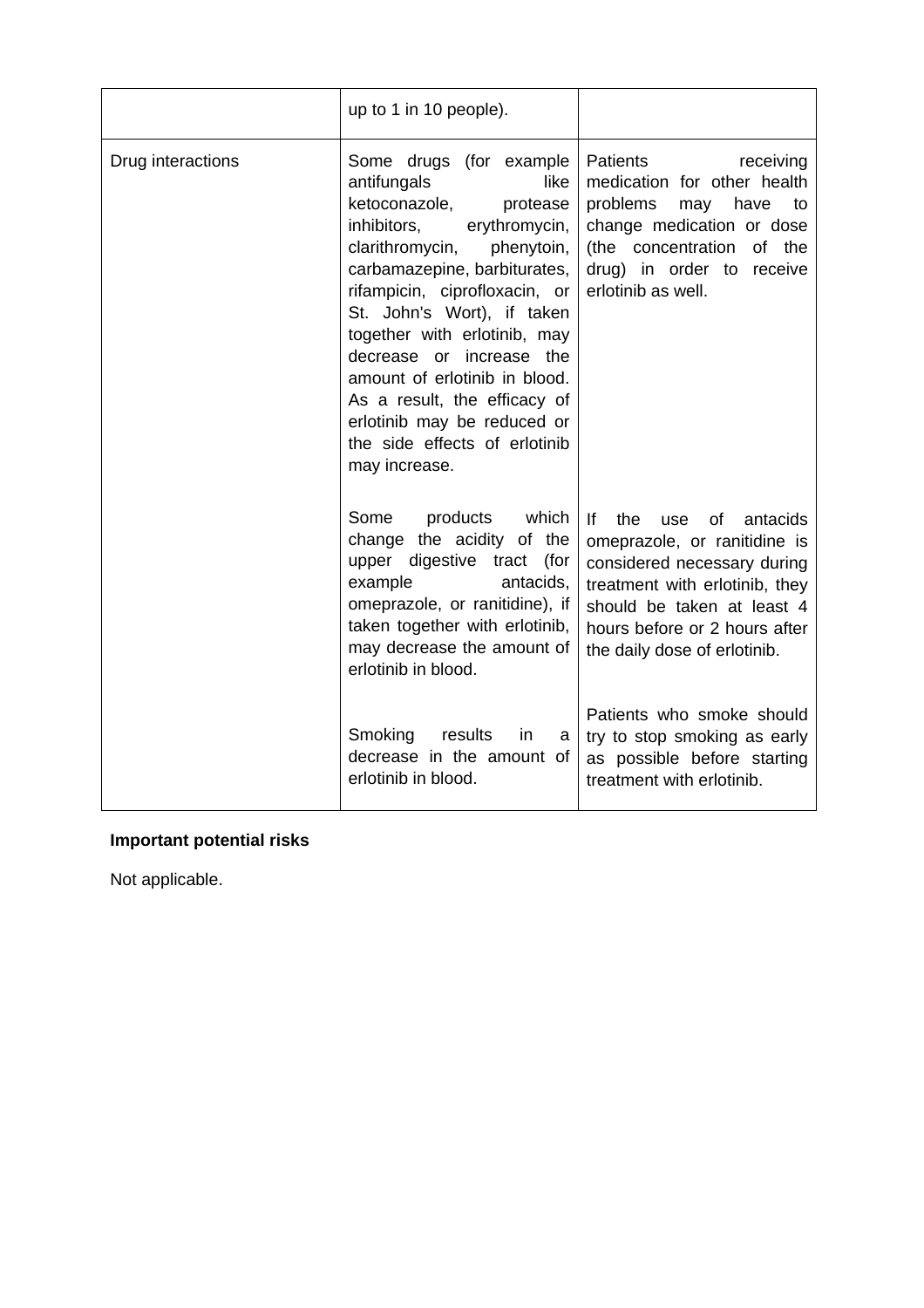## **Missing information**

| <b>Risk</b>                                       | What is known                                                                                                                                                                                                                                                                      |
|---------------------------------------------------|------------------------------------------------------------------------------------------------------------------------------------------------------------------------------------------------------------------------------------------------------------------------------------|
| Pregnancy/Lactation                               | Women who can become pregnant must be advised to avoid<br>pregnancy while on erlotinib. It is not known whether<br>erlotinib is excreted in human breast milk. Because of the<br>potential harm to the infant, it is not recommended to breast-<br>feed while receiving erlotinib. |
| Pediatric population                              | Erlotinib has not been studied in patients under the age of<br>18 years. Treatment with erlotinib is not recommended for<br>children and adolescents.                                                                                                                              |
| Use in patients with severe<br>hepatic impairment | It is not known whether erlotinib has a different effect in<br>patients whose liver is not functioning normally. Treatment<br>with erlotinib is not recommended for patients with severe<br>liver disease.                                                                         |

## *VI.2.5 Summary of risk minimisation measures by safety concern*

All medicines have a Summary of Product Characteristics (SPC) which provides physicians, pharmacists and other health care professionals with details on how to use the medicine, the risks and recommendations for minimising them. An abbreviated version of this in lay language is provided in the form of the package leaflet (PL). The measures in these documents are known as routine risk minimisation measures.

This medicine has special conditions and restrictions for its safe and effective use (additional risk minimisation measures). How they are implemented in each country however will depend upon agreement between the manufacturer and the national authorities.

These additional risk minimisation measures are for the following risks:

## **Group of disorders characterised by scarring of the lung tissue (Interstitial lung disease)**

#### **Risk minimisation measure(s): Educational material for prescribers to anticipate and manage ILD**

Objective and rationale:

Additional educational materials for prescribers to anticipate and manage ILD.

Summary description of main additional risk minimisation measures:

Educational material for prescribers to anticipate and manage ILD

Full details of educational material can be found in Annex 10.

## *VI.2.6 Planned post authorisation development plan*

No post-authorisation studies have been imposed or are planned. The active substance has been in the clinical practice for more than 10 years.